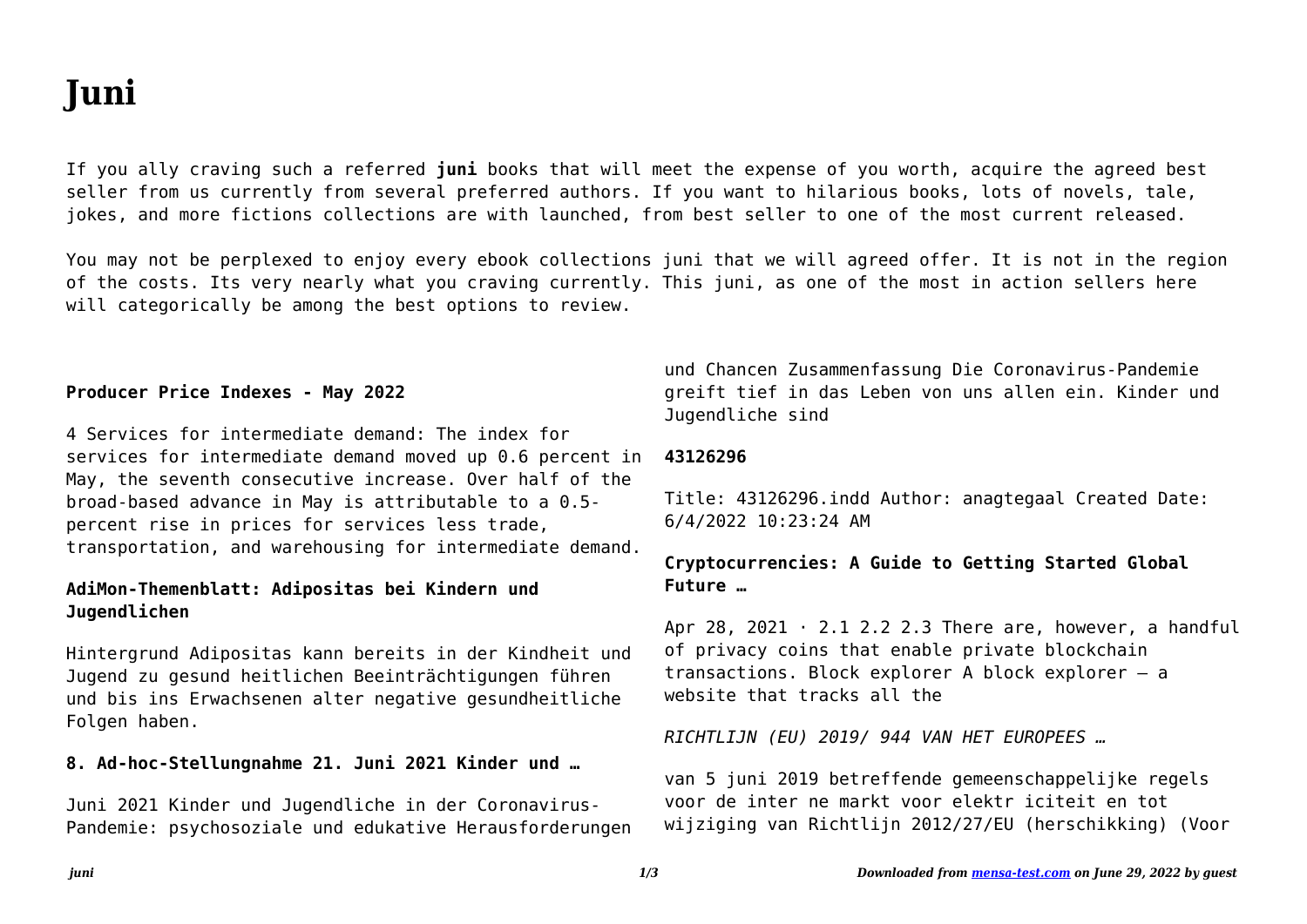de EER relevante teks t) HET EUROPEES PARLEMENT EN DE RAAD VAN DE EUROPESE UNIE, Gezien het Verdrag betreffende de werking van de Europese Unie, en met name ar tikel 194, lid 2, ...

*Niedersächsische Verordnung zur Absonderung von mit dem …*

Juni 2022 (Nds. GVBl. S. 364) Aufgrund des § 32 Satz 1 in Verbindung mit § 28 Abs. 1 Sätze 1 und 2 und Abs. 3, § 29 und § 30 Abs. 1 Satz 2 des Infektionsschutzgesetzes vom 20. Juli 2000 (BGBl. I S. 1045), zuletzt geändert durch Artikel 2 des Gesetzes vom 10. Dezember 2021 (BGBl.

*Dommerliste for DKK's udstillinger i Vejen den 17.-18.-19. juni …*

17.05.2022 1 Dommerliste for DKK's udstillinger i Vejen den 17.-18.-19. juni 2022 Fredag: International udstilling – Lørdag: Nordisk udstilling – Søndag: International udstilling FREDAG 17. juni – alle grupper INTERNATIONAL LØRDAG 18. juni – alle grupper NORDISK SØNDAG 19. juni – alle grupper INTERNATIONAL – kval. til Crufts Evt. reservedommer

*Kreisschreiben Nr. 6 - admin.ch*

Bern, 6. Juni 1997 . An die kantonalen Verwaltungen für die direkte Bundessteuer . Kreisschreiben Nr. 6 Verdecktes Eigenkapital (Art. 65 und 75 DBG) bei Kapitalgesellschaften und Genossen-schaften 1. Einleitung Zwischen den Beteiligten einer Gesellschaft und der Gesellschaft selber können sowohl ver-

## **Oerol Festival 2022 - vrijdag 10 juni 2022**

Oerol Festival 2022 - vrijdag 10 juni 2022 Versie: 17 mei om 15:47 MIDDEN 08:00 09:00 10:00 11:00 12:00 13:00 14:00 15:00 16:00 17:00 18:00 19:00 20:00 21:00 22:00 23:00 00:00 01:00 Dôbe Formerum Oost 22:30 Rijgen de Luwte 10:00 Shishani 14:00 Bahghi 17:00 Over de geur van vers brood en de schaal van de dingen 18:15 Over de geur van vers brood ...

## **EUR-Lex — Access to European Union law — choose your …**

Juni 2019. (4) Der mit dieser Verordnung geschaffene Rahmen für die Marktüber wachung sollte bestehende Bestimmungen in den Har monisier ungsrechtsvorschr if ten der Union bezüglich der Sicherstellung der Konfor mität von Produkten und des Rahmens für die Zusammenarbeit mit Organisationen, die Wir tschaf tsakteure oder Endnutzer ver treten

## 1254 Ishihara Instructions - Stanford University

Ishihara Instructions The Series of Plates Designed as a Test for Color Deficiency SHINOBU ISHIHARA M.D., Dr.Med. Sc. Professor Emeritus of the University of Tokyo

## **Klimaplan for en grøn affaldssektor og cirkulær økonomi**

16. juni 2020 . 2 Formål Der er med bred opbakning i Folketinget sat et meget ambitiøst mål om at reducere de nationale drivhusgasudledninger med 70 pct. i 2030 i forhold til 1990. Regeringen (Social-demokratiet), Venstre, Radikale Venstre, Socialistisk Folkeparti, Enhedslisten, Det Kon